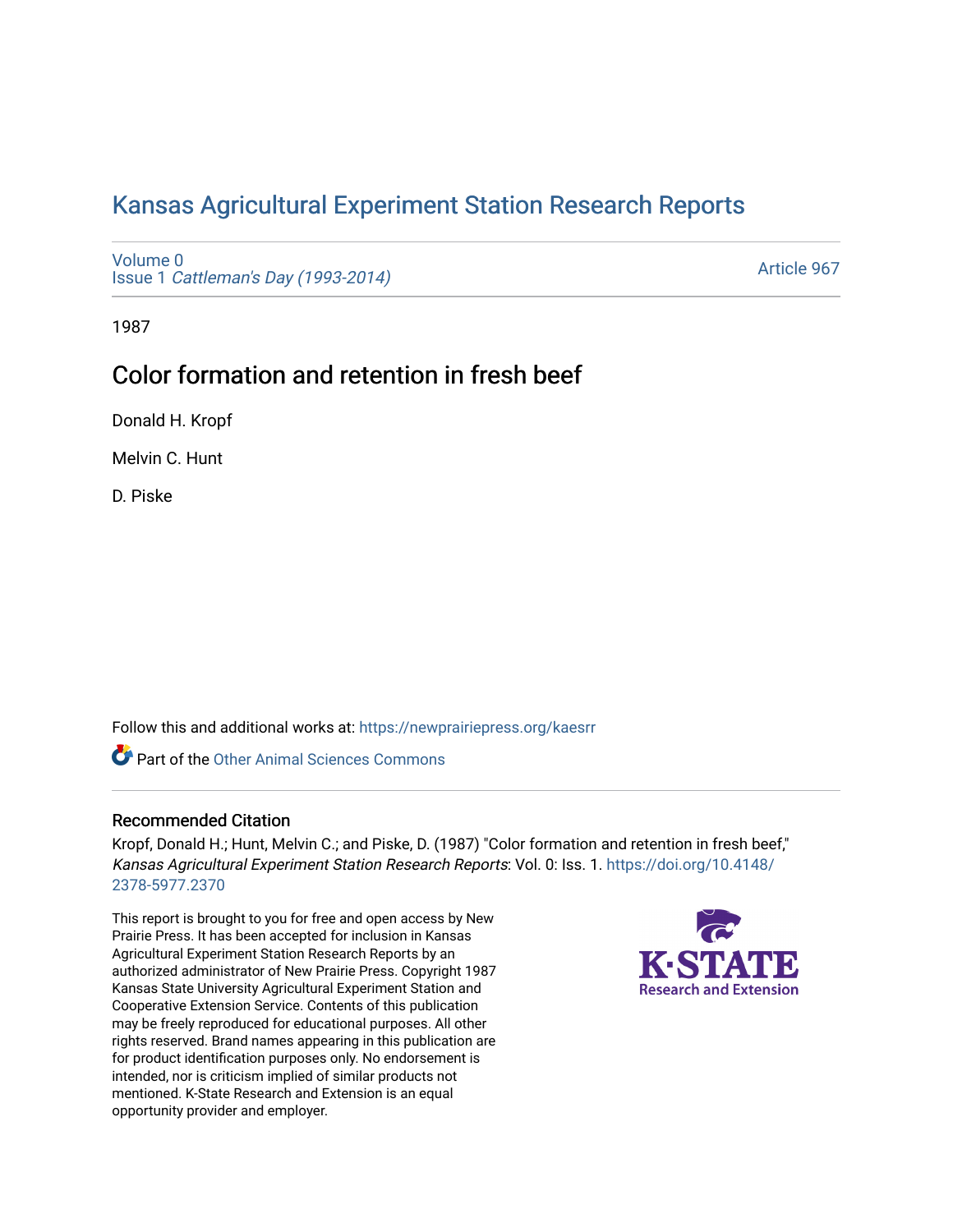## Color formation and retention in fresh beef

### **Abstract**

We conducted two studies in response to a severe problem with ground beef color encountered by beef fabricators and retailers. We concluded that: (1) Loss of muscle chemical-reducing capability upon grinding, with subsequent color deterioration, results from both the mechanical effect of grinding and incorporation of oxygen into the beef. (2) Flat, thin, surface muscles from beef carcasses retain more ability to bloom (turn bright red) if they are removed by hot boning or after a relatively short chill period.

### Keywords

Cattlemen's Day, 1987; Kansas Agricultural Experiment Station contribution; no. 87-309-S; Report of progress (Kansas State University. Agricultural Experiment Station and Cooperative Extension Service); 514; Beef; Color formation; Color Retention

### Creative Commons License



This work is licensed under a [Creative Commons Attribution 4.0 License](https://creativecommons.org/licenses/by/4.0/).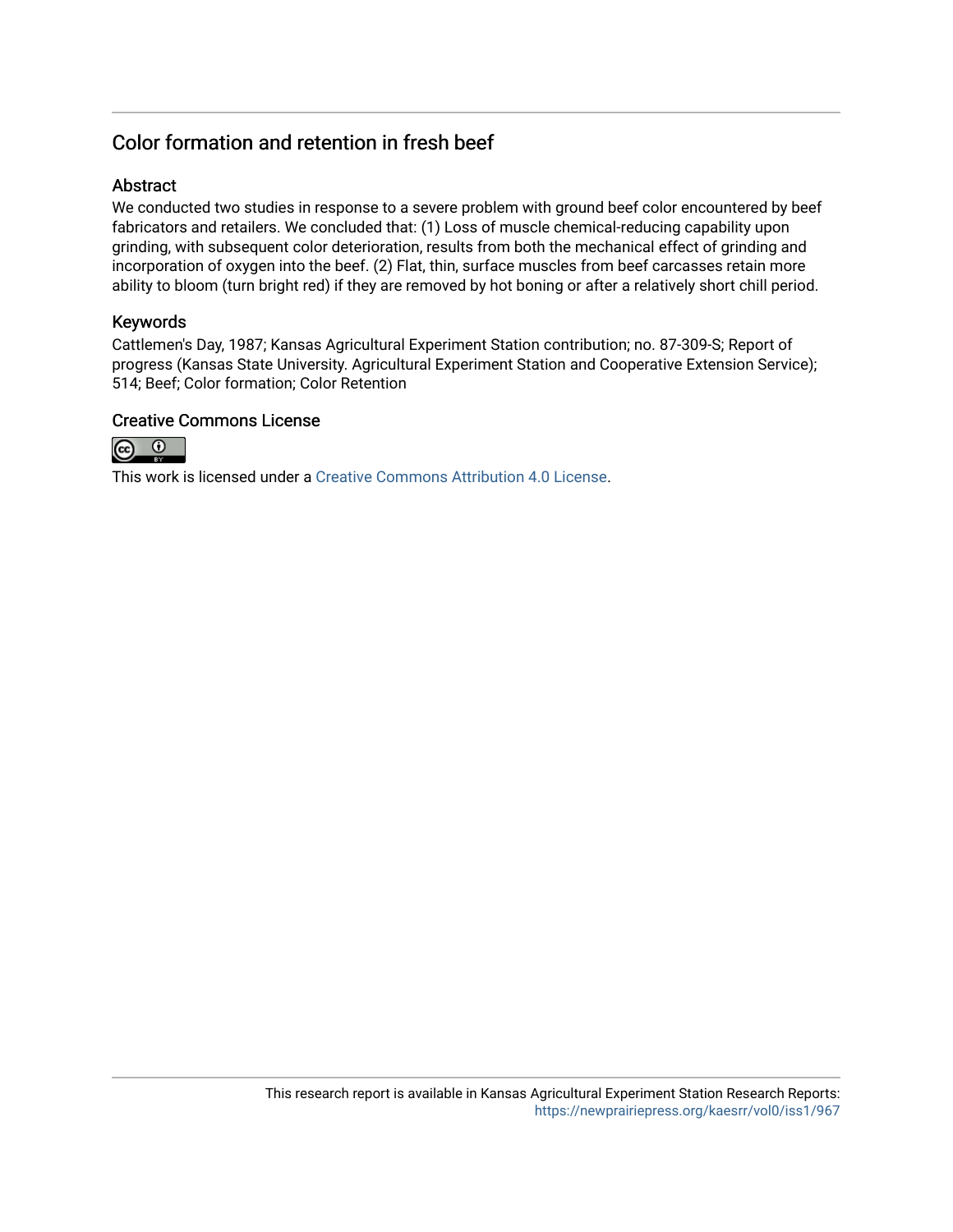

#### Summary

We conducted two studies in response to a severe problem with ground beef color encountered by beef fabricators and retailers. We concluded that: (1) Loss of muscle chemical-reducing capability upon grinding, with subsequent color deterioration, results from both the mechanical effect of grinding and incorporation of oxygen into the beef. (2) Flat, thin, surface muscles from beef carcasses retain more ability to bloom (turn bright red) if they are removed by hot boning or after a relatively short chill period.

#### Introduction

To the purchaser, meat color is an important quality consideration. Our distribution, packaging, and marketing system for fresh meat is organized to present bright red meat to the purchaser. The preferred bright red color, especially for beef cuts and ground beef, is a result of oxymyoglobin, and purchasers consider lack of this color to be a sign of product deterioration. Such discolored meat is usually sold at a substantial discount.

Oxidation is a common but undesirable kind of color deterioration in beef cuts, trim, and ground product. Fresh beef muscle has a chemical-reducing capacity that slows oxidation, but is gradually lost. The loss is more rapid when muscle is exposed to oxygen. Current processing-packaging-marketing systems expose beef and beef trim to oxygen for various times prior to coarse grinding and vacuum packaging. A high level of oxygen exposure and diffusion of oxygen into the muscle is detrimental, when they occur before vacuum packaging. Holding trim for long times or using a high proportion of the carcass surface muscles that have had maximal surface exposure to air are likely to cause degraded color in the finished product.

Much of the ground beef currently marketed is coarsely ground and vacuum packaged in oxygen-impermeable (keeper) casing, then finely ground at the supermarket. Such beef may fail to "bloom" or turn bright red, causing a serious problem for the industry.

We conducted two studies to help understand this problem.

## Experimental Procedures

Study 1. Three beef carcasses, grading U.S.D.A. High Good or Choice and weighing 650 to 750 lbs were used. Semimembranosus muscle was removed from each chilled side. Meat from one side was vacuum packaged immediately to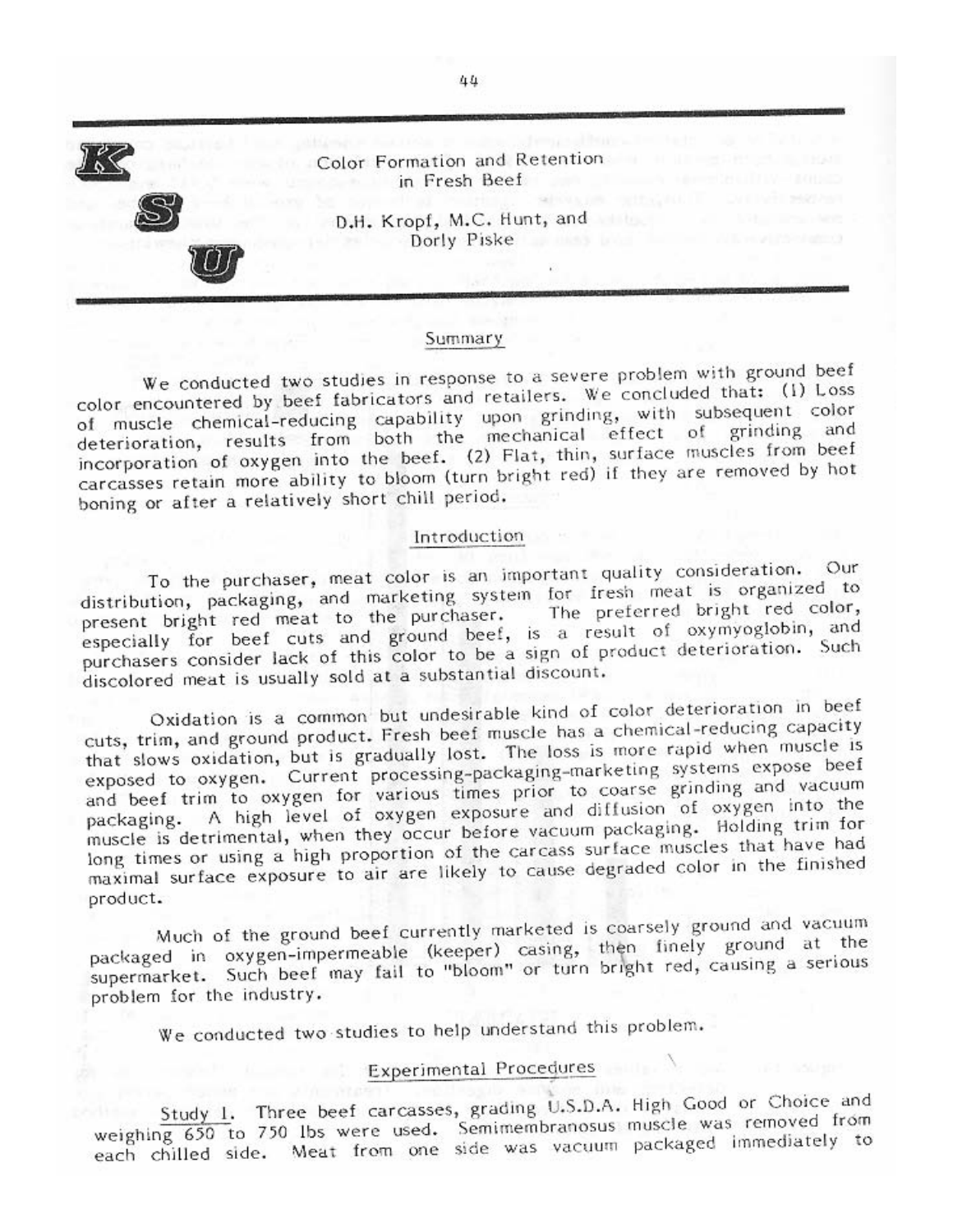minimize oxygen diffusion into the muscle. It was placed in an isolation hood for cutting and ground twice through a 1/8 inch plate. A nitrogen atmosphere was maintained, with oxygen at 0.1% or less. Semimembranosus muscle from the other side was cut and ground in air with other conditions being similar.

Ground beef from both sides was placed in oxygen impermeable bags, vacuum packaged, and stored for either 7 or 14 days prior to a display study. After storage, product was unpackaged, finely ground, and re-packaged in polyvinyl chloride.

The polyvinyl choride-wrapped product was displayed under 90 foot candles G.E. Natural fluorescent lighting for 24 hours per day at 4 C. Color was evaluated at the beginning of display (0 time) and after 1, 3, and 5 days of display by four Scoring was to the nearest 0.5 point on the K.S.U. beef color scale panelists.  $(1 = \text{very bright red}, 3 = \text{slightly dark red or brown}, 5 = \text{extremely dark red or brown}).$ Reflectance data were taken with a Hunterlab D-54 reflectance spectrophotometer at the same times and percent metmyoglobin was calculated.

Study 2. Three beef carcasses grading Good or Choice and weighing 600 to 700 Ibs. were used. Cutaneous trunci and adductor muscles were hot-boned from one side of each carcass within 2 hours postmortem, ground, vacuum packaged, and stored for either 7 or 14 days. After storage, the muscle was ground through a 1/8 inch plate and repackaged in polyvinyl chloride film.

The same muscles from the other chilled carcass sides were removed 48 hours postslaughter and handled in the same manner as the hot-boned muscle. Display conditions were similar to those of Study 1.

#### Results and Discussion

Study 1. Samples cut and ground in a nitrogen atmosphere had slightly less brown metmyoglobin (P<.05) and a slightly brighter red (P<.05) visual color (Table 15.1). We conclude that the loss of muscle-reducing capabilities results from both the incorporaton of oxygen into the meat and the physical effects of grinding.

Study 2. The cutaneous trunci is a flat, thin, surface muscle into which oxygen can diffuse easily while the carcass is intact. The muscles that were removed within 2 hours (hot) and ground prior to being placed in a 1% oxygen atmosphere had less metmyoglobin at all evaluation times after repackaging. This suggests a higher level of chemical-reducing activity in the hot-boned muscles, since their exposure to oxygen is minimized.

Very little visual difference was noted between hot and cold boning for cutaneous trunci before display and after 1 day of display (Table 15.2). However, after display for 3 to 5 days, color tended to be brighter for the muscle removed hot. The adductor, a muscle located deep in the beef round, was not affected by hot versus chilled boning.

These results suggest that removing surface muscles from the carcass before or early in chilling can minimize exposure to oxygen.